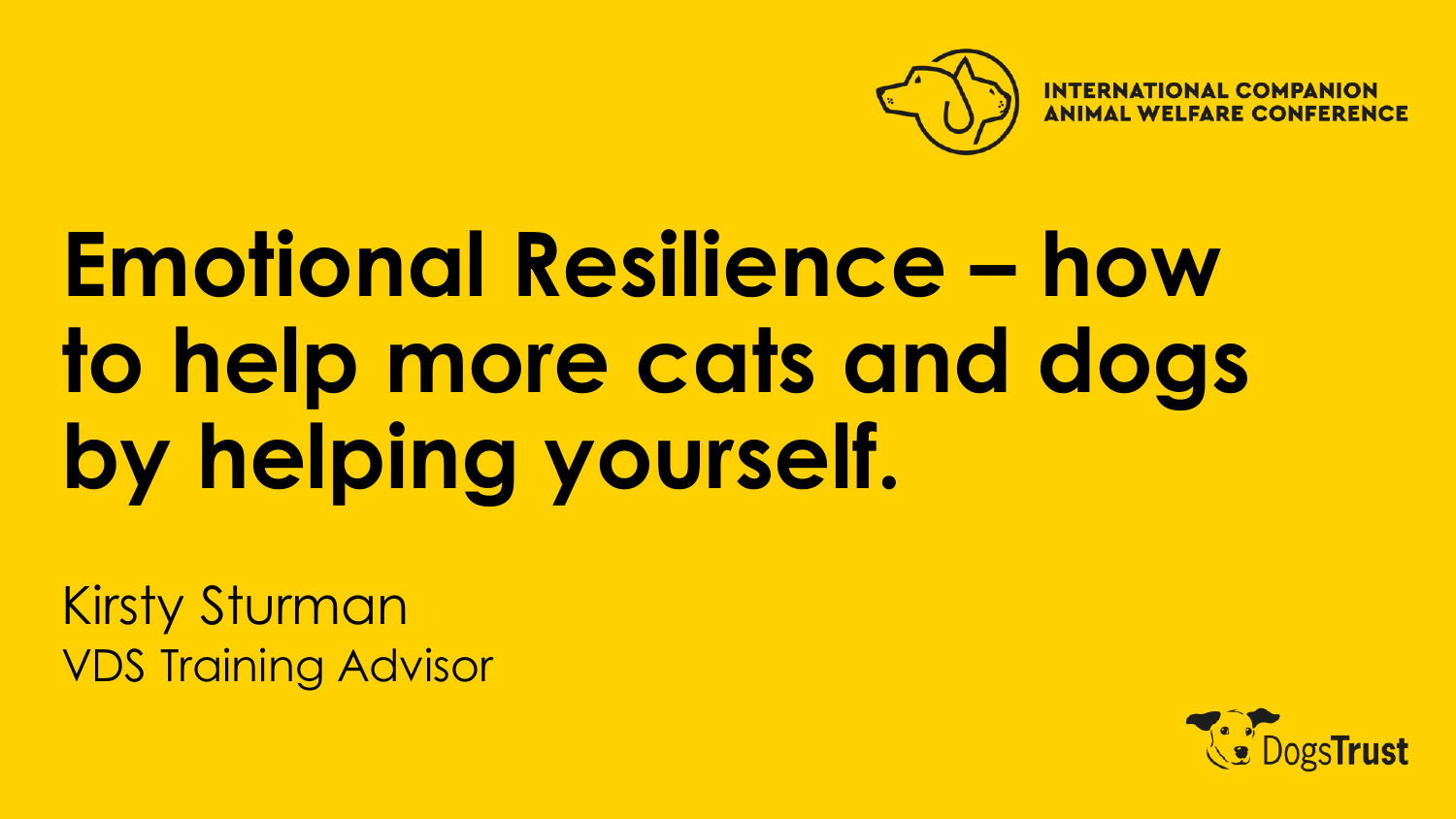

- Why is building emotional resilience so important?
- Your areas of risk
- What can you do to minimize the threats to your resilience
- Next steps……….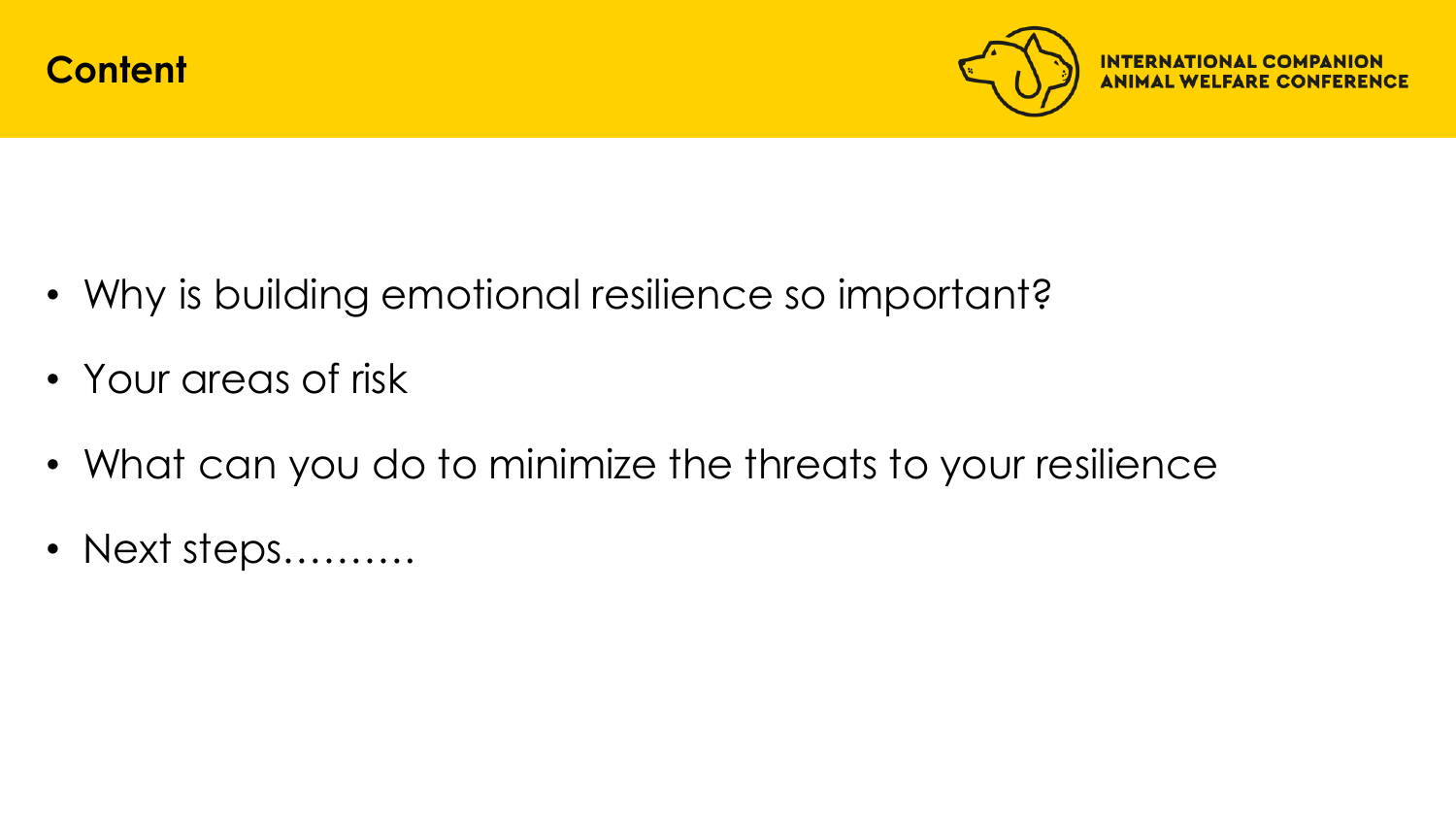#### **To help others you must first prioritise yourself**



**INTERNATIONAL COMPANION ANIMAL WELFARE CONFERENCE** 

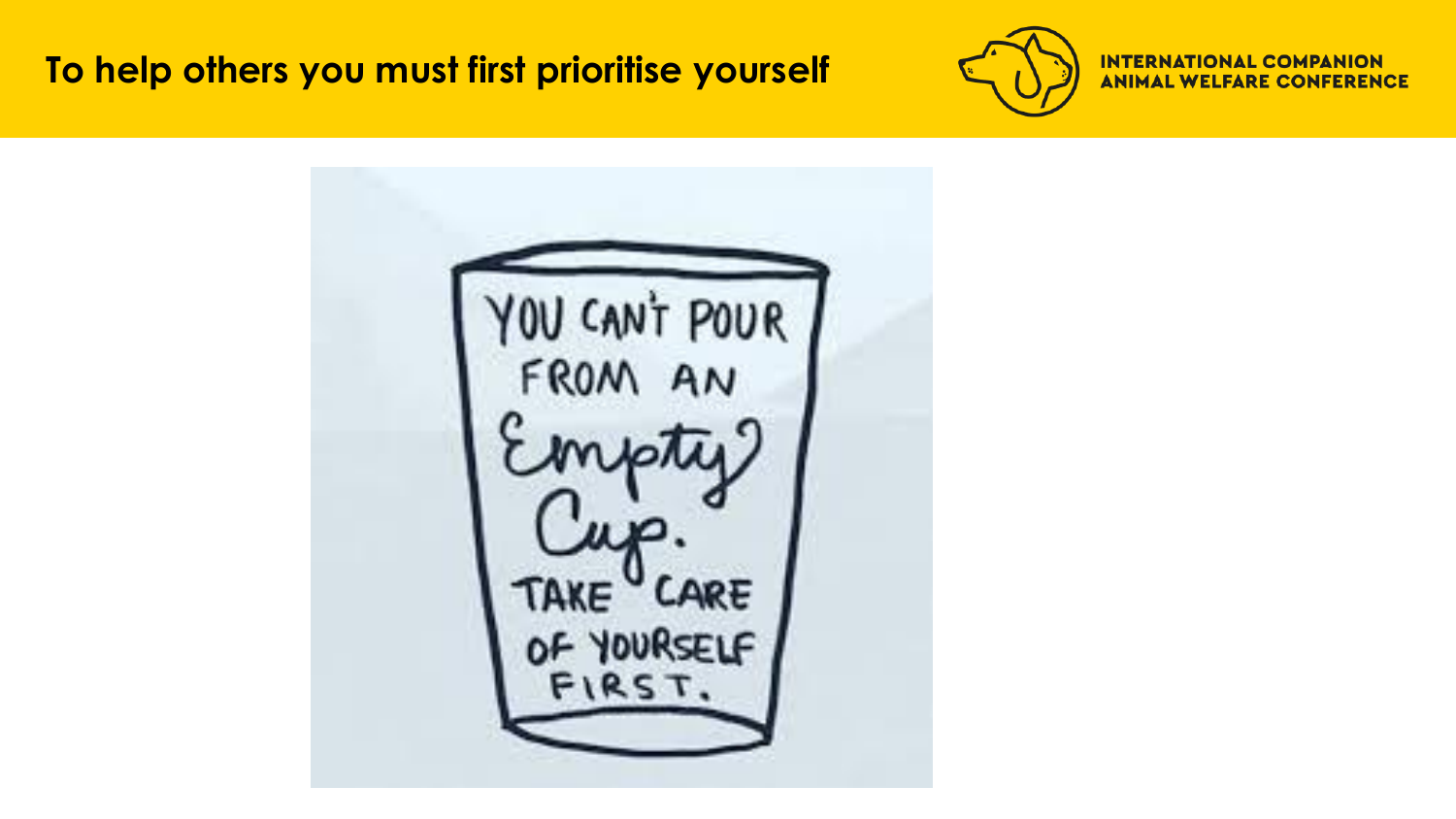

**INTERNAT** 

- Are they functioning normally eating, drinking, exercising, interacting etc
- Are they stressed?
- Are they behaving 'normally'?
- Why do we ask these questions of owners or make these observations ourselves?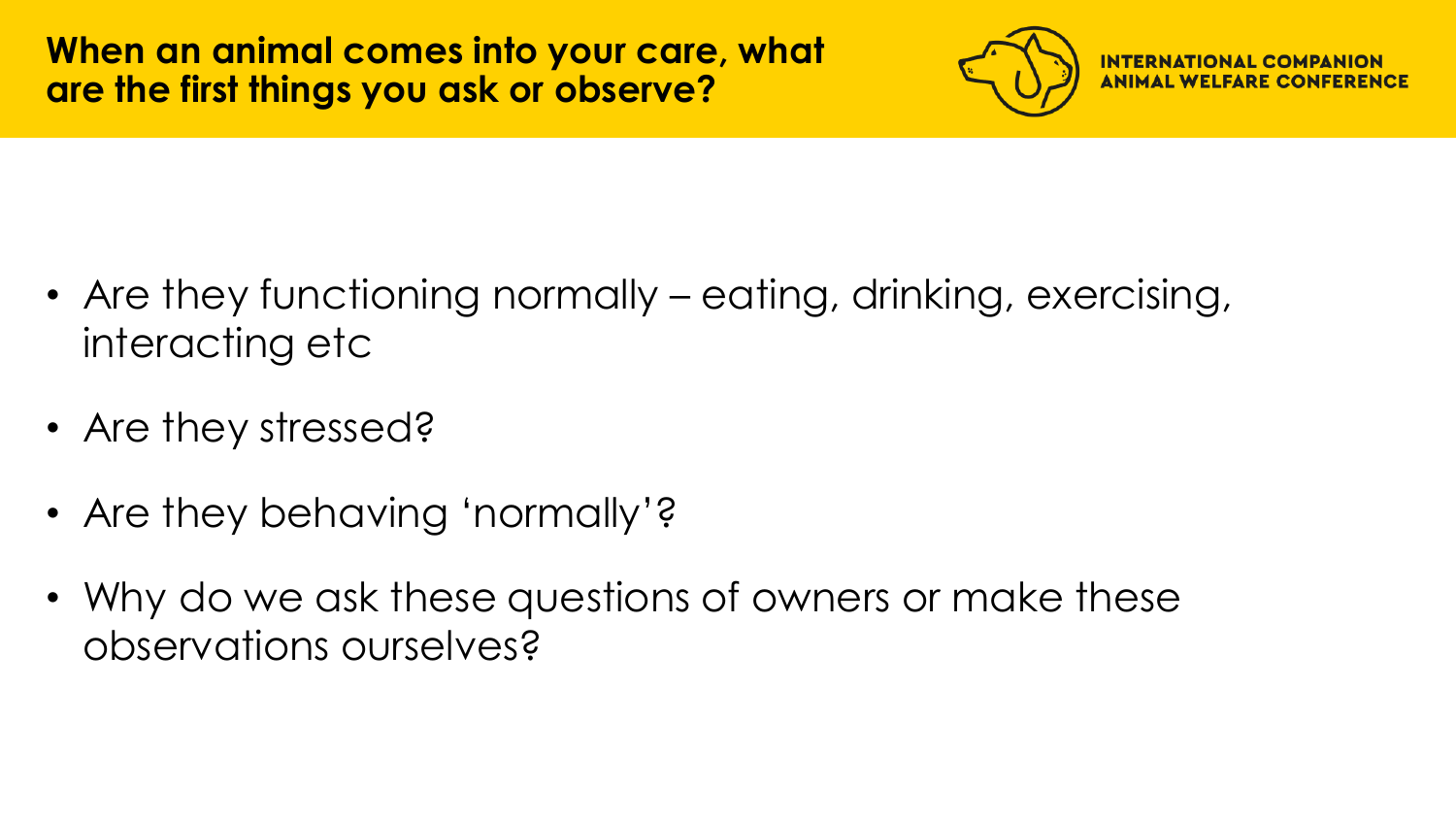#### **Human Performance Curve**



**INTERNATIONAL COMPANION ANIMAL WELFARE CONFERENCE** 

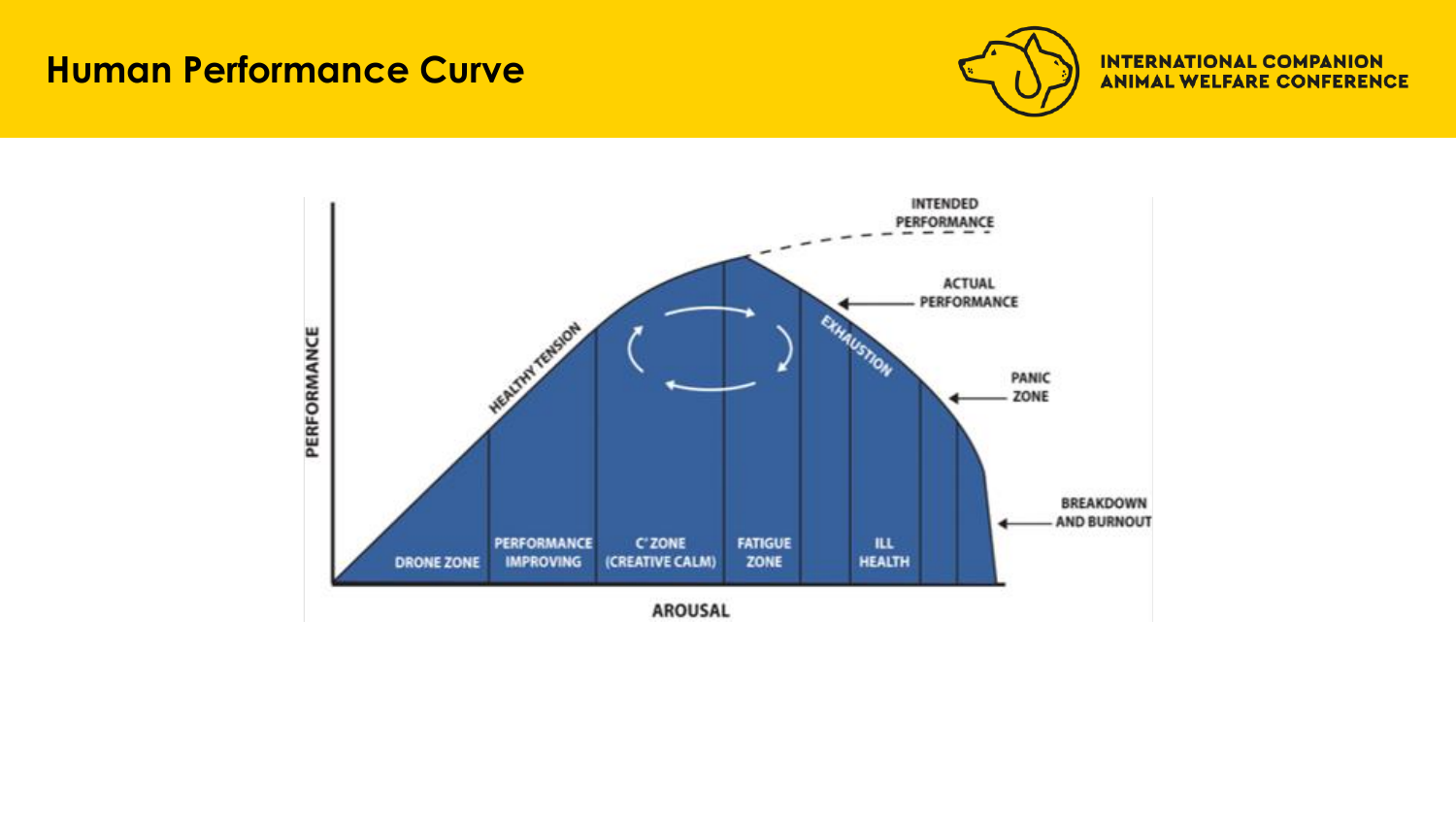#### **What are the risks to you?**



#### **INTERNATIONAL CO ANIMAL WELFARE C**

# **Safety Sustainability Focus Performance**

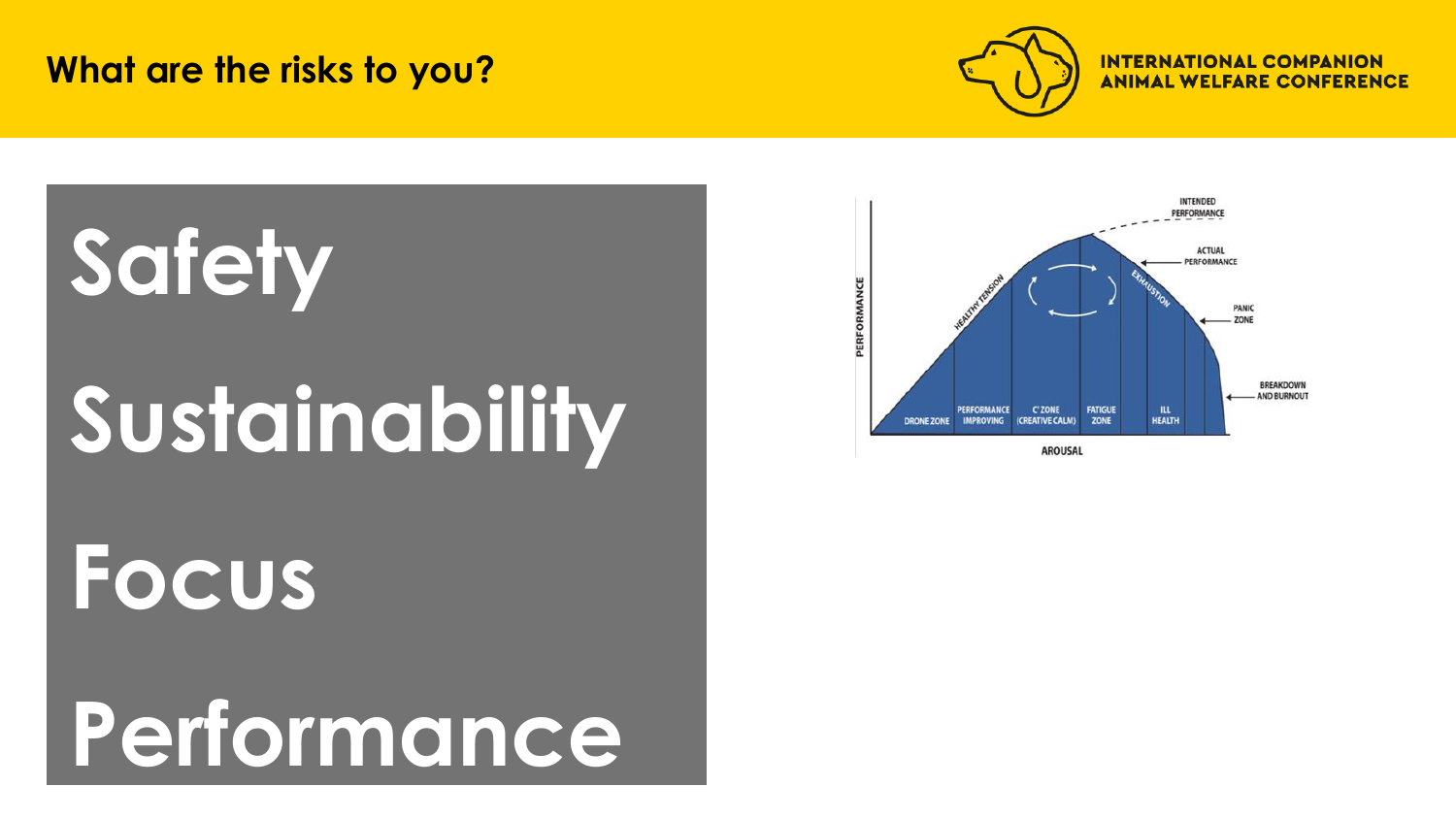

- You have had the right amount of sleep for at least 10 out of the last 14 nights
- You have sought and received developmental feedback at work in the last 2 weeks and acted upon it
- You have discussed a work related stressor with at least one family member in the last 2 weeks
- You have exercised for at least 30 minutes, 3 or more times per week in the last 2 weeks
- You have discussed a work related stressor with at least one work colleague in the last 2 weeks
- You have eaten junk food on less than 2 occasions in the last 2 weeks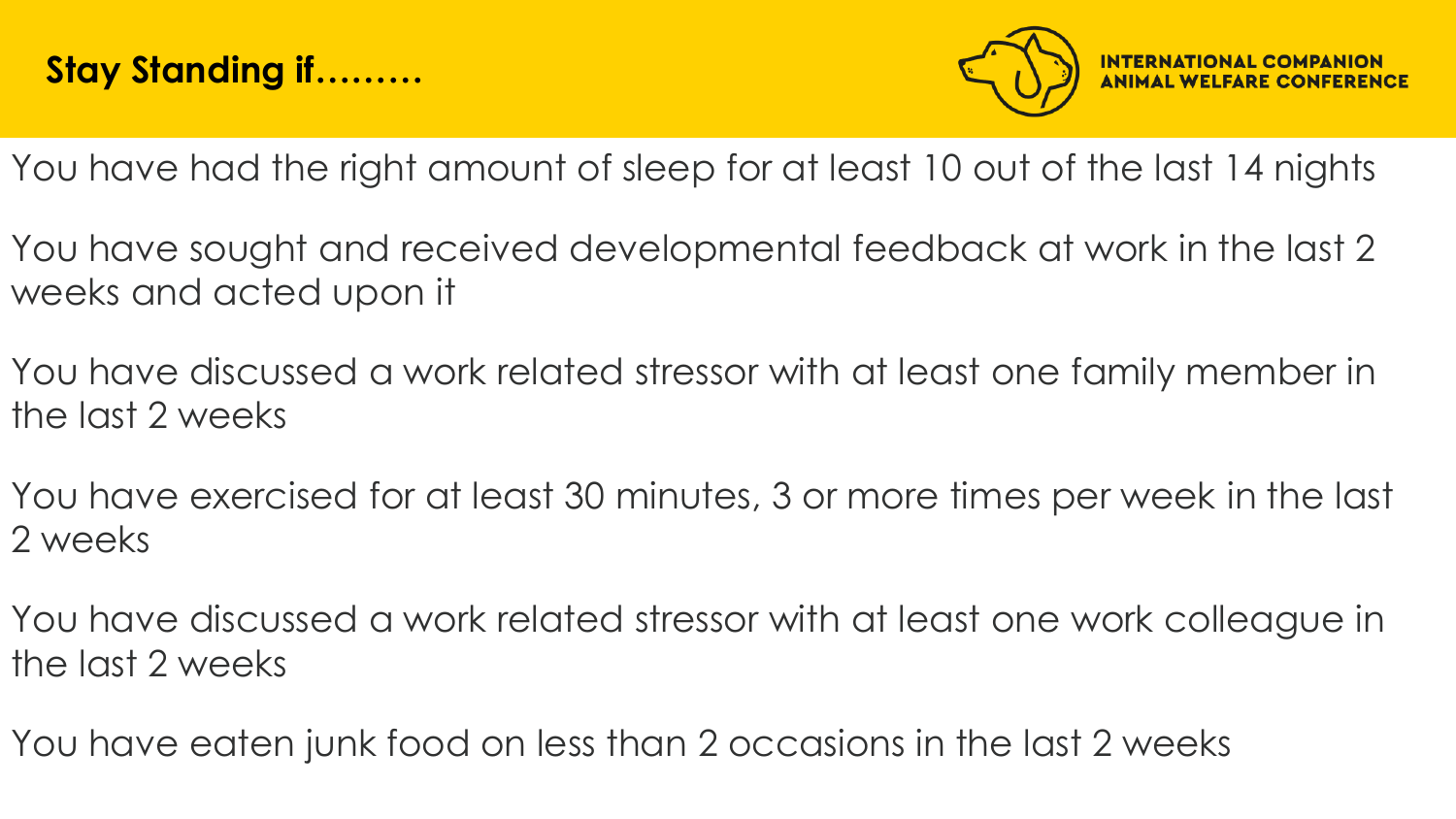

**INTERNATIO** 

Increased risk of making mistakes

Resent or not enjoy your job

Colleagues, family and friends may suffer

No time or energy for the things that reboot you

Your physical and mental health may suffer

More likely to end days like this

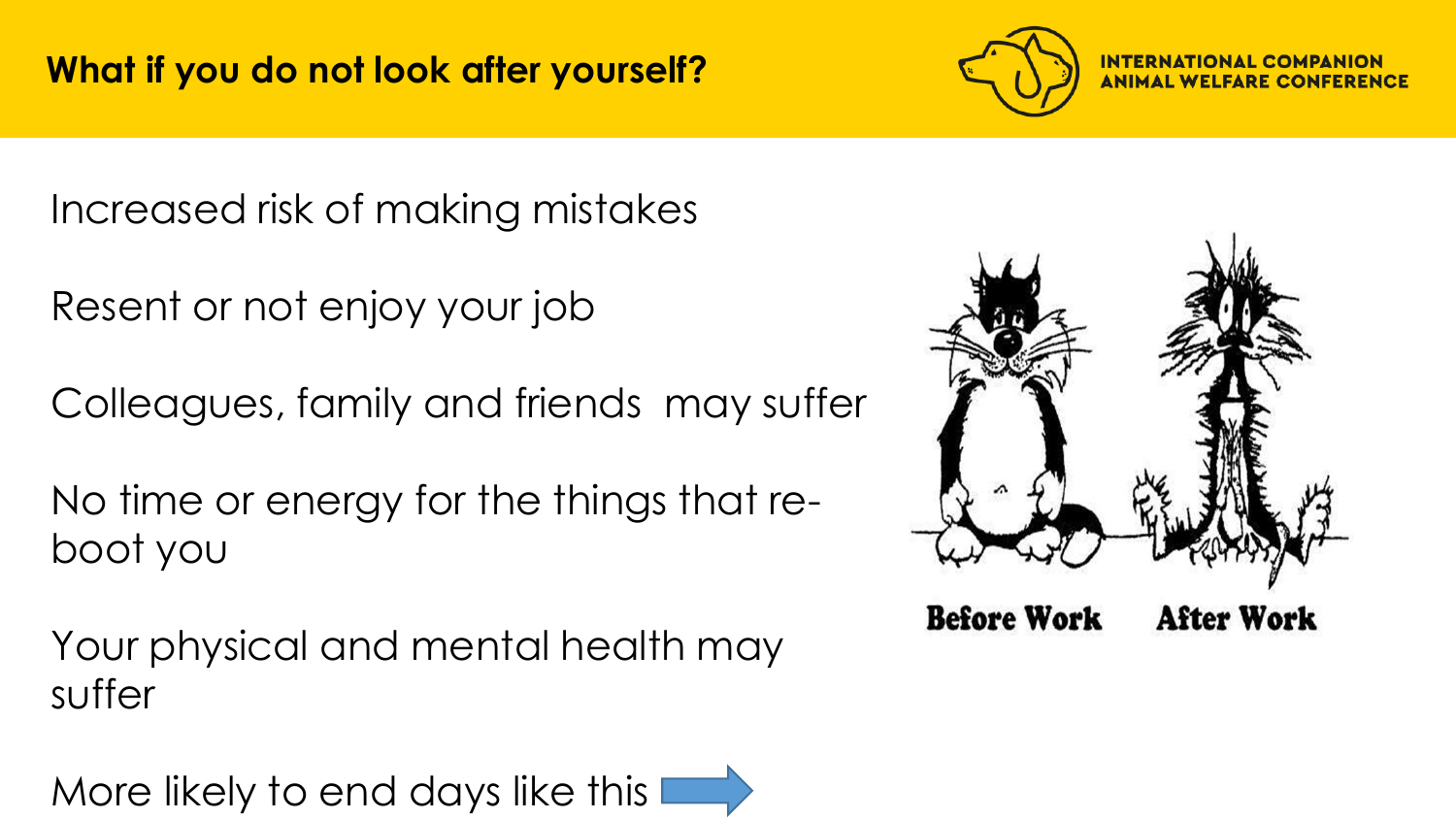#### **Factors affecting our resilience**



**INTERNATIONAL COMPANION ANIMAL WELFARE CONFERENCE** 

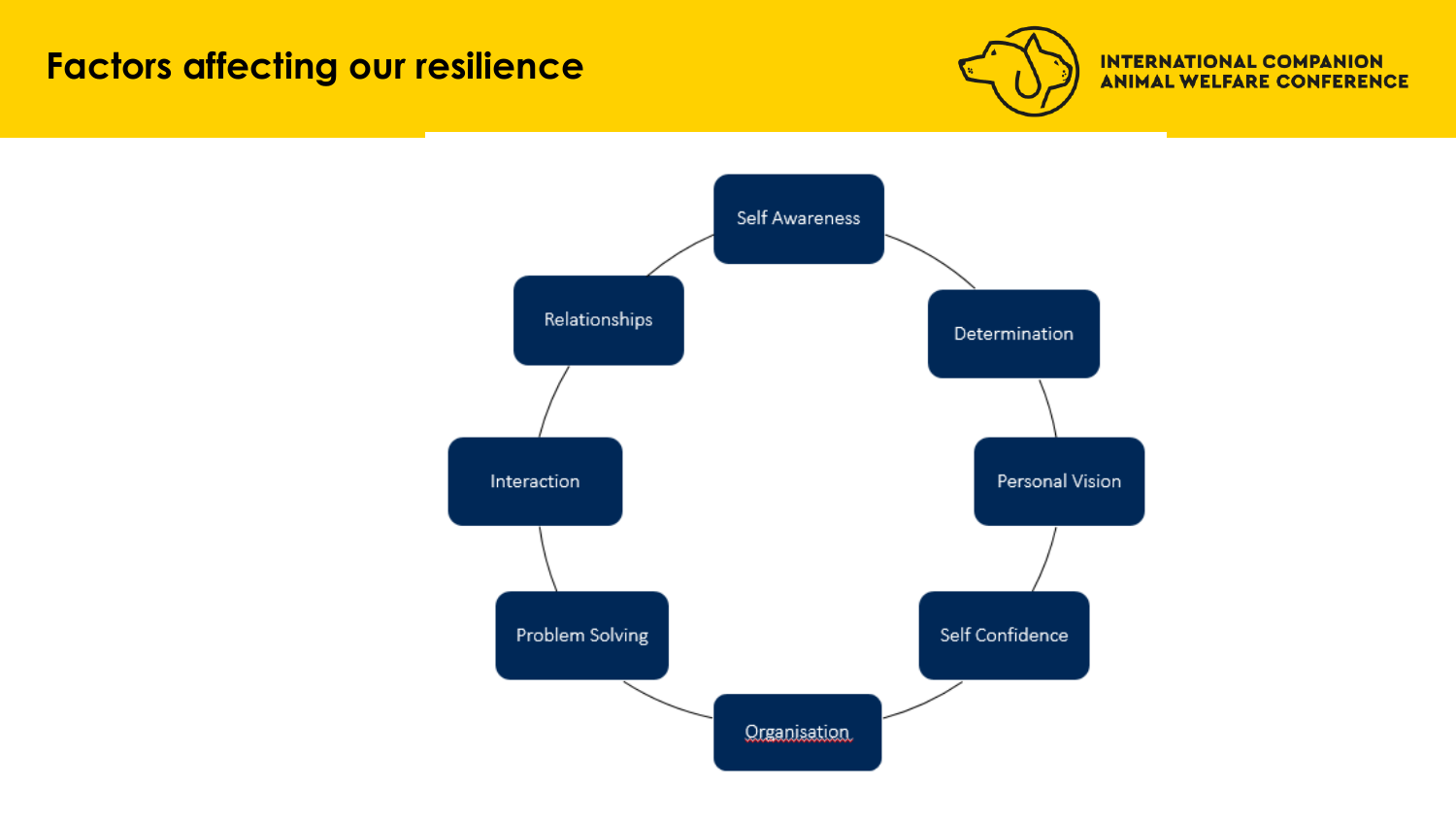#### **Living life by design rather than default**







Either you run the day or the day runs you

**Jim Rohn**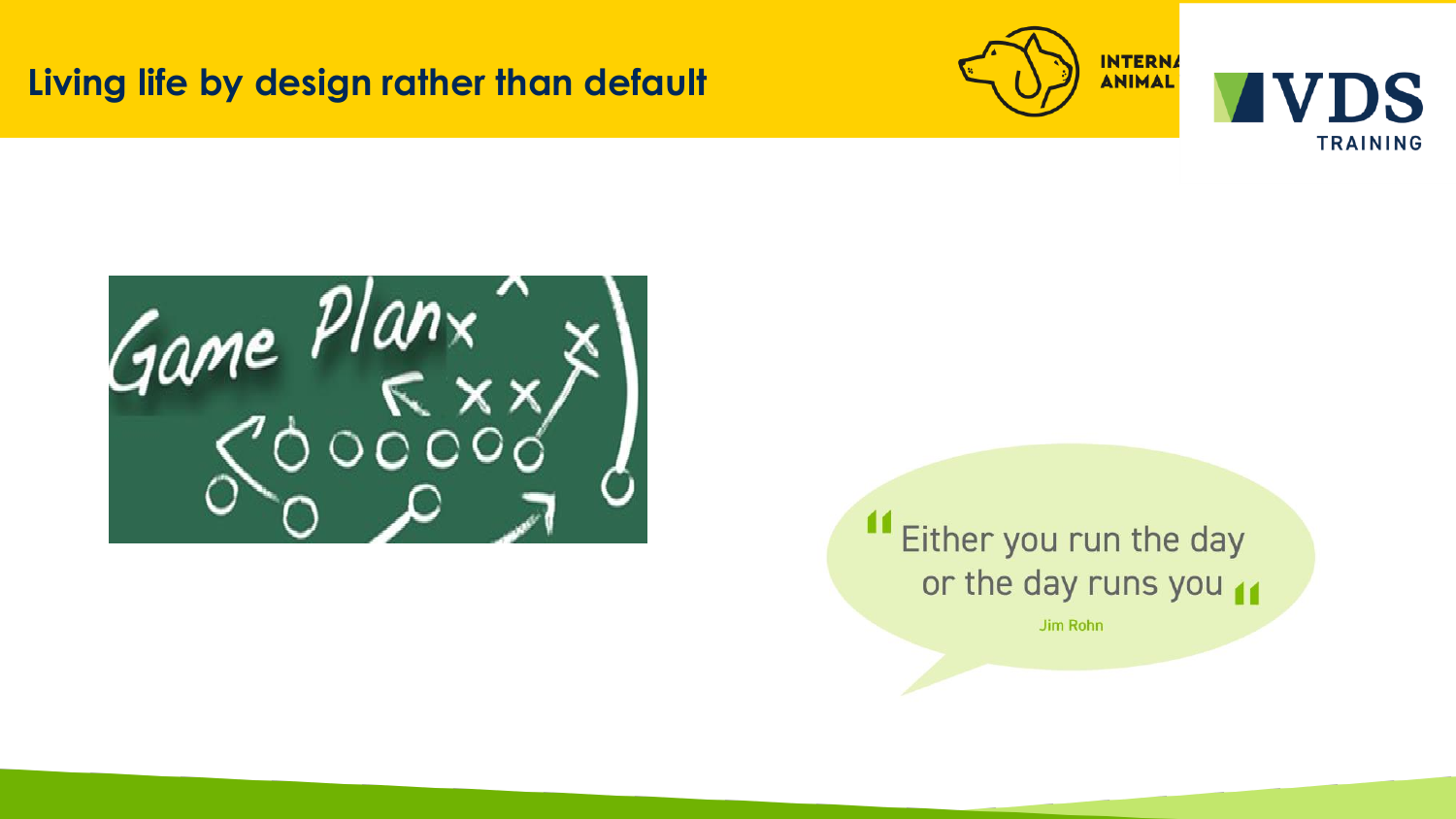



## BREATHE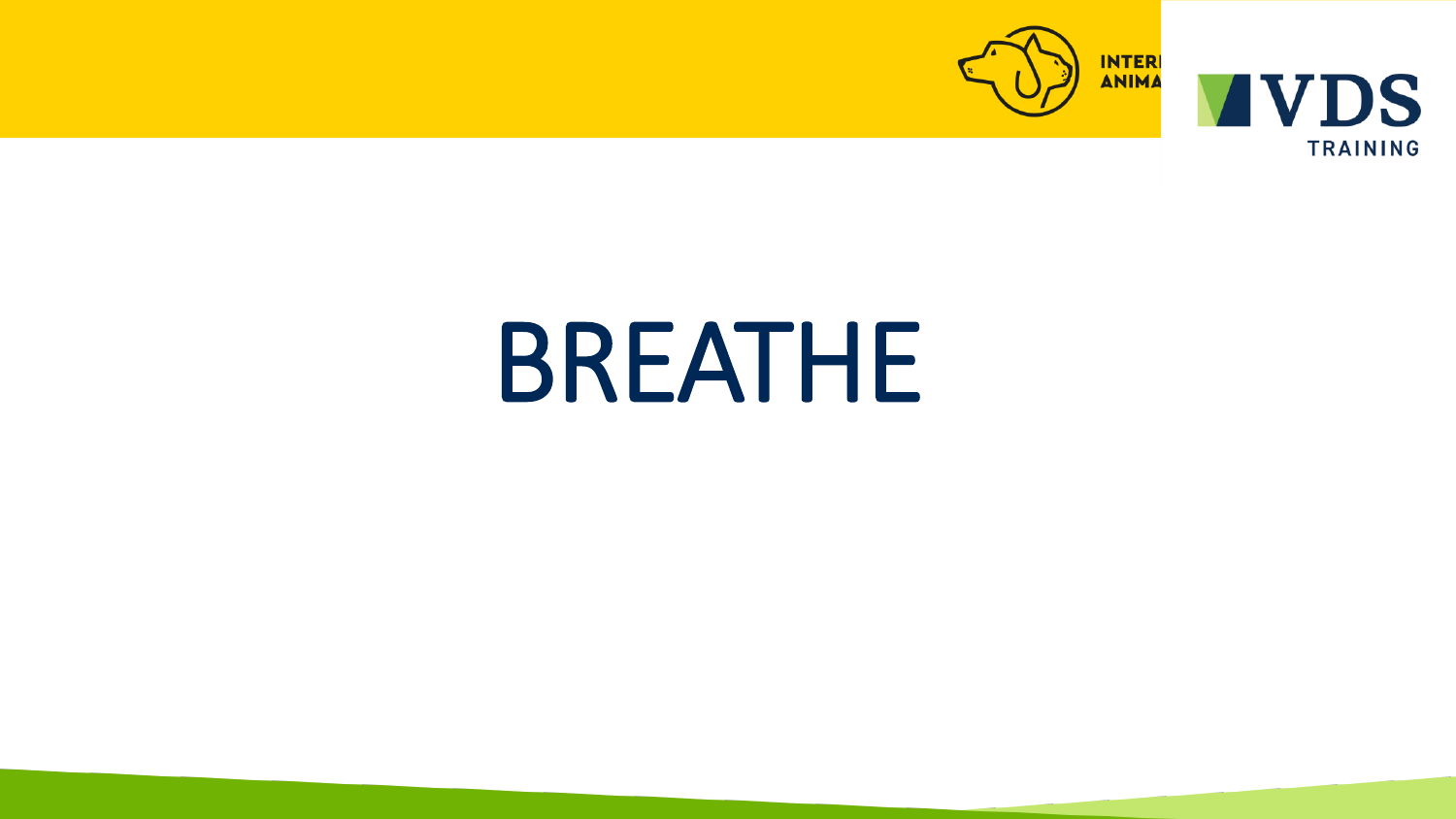You can always choose your response





#### *LOCUS OF CONTROL*

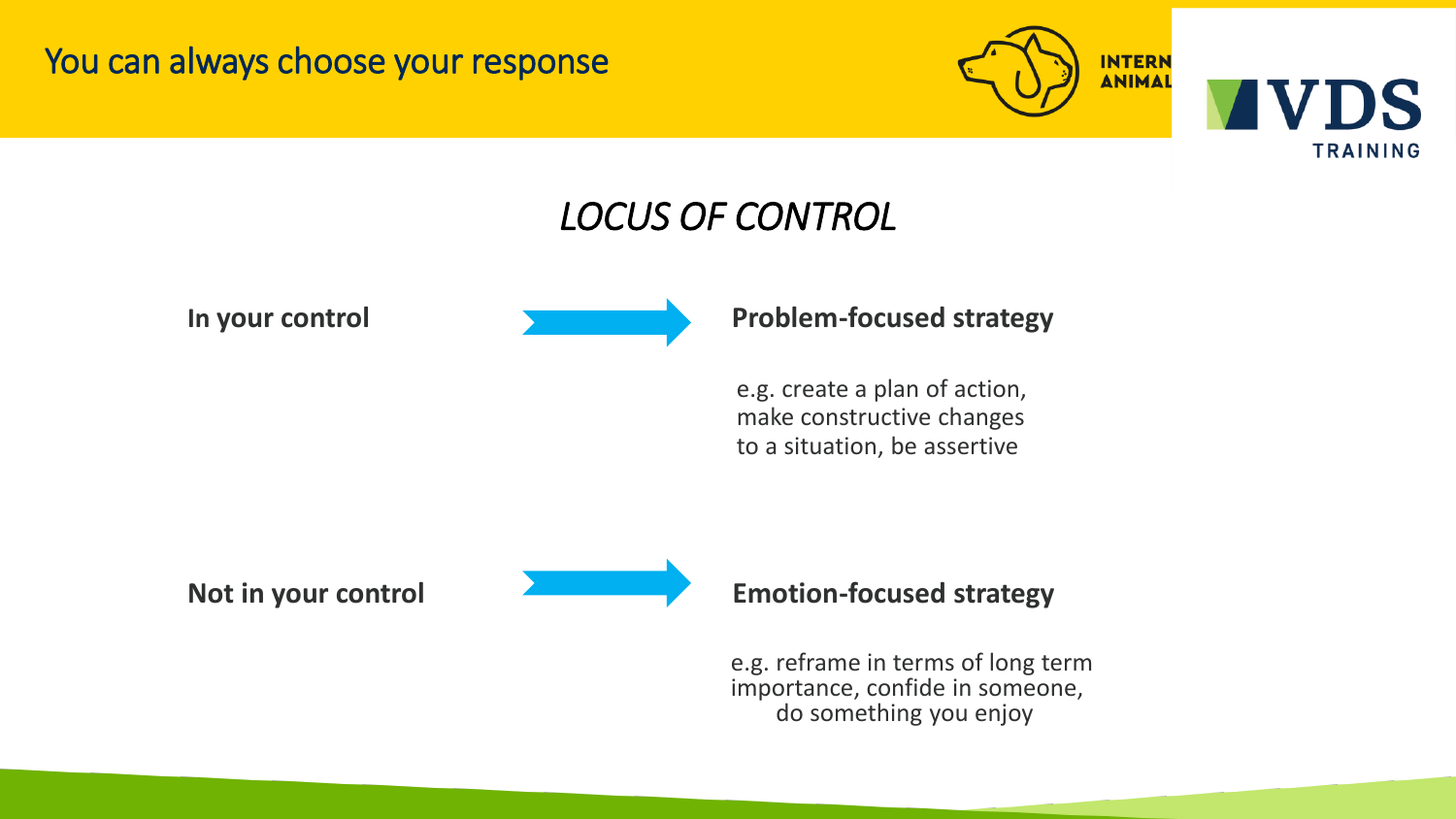#### **Rest, Recover and Recharge**











**VDS**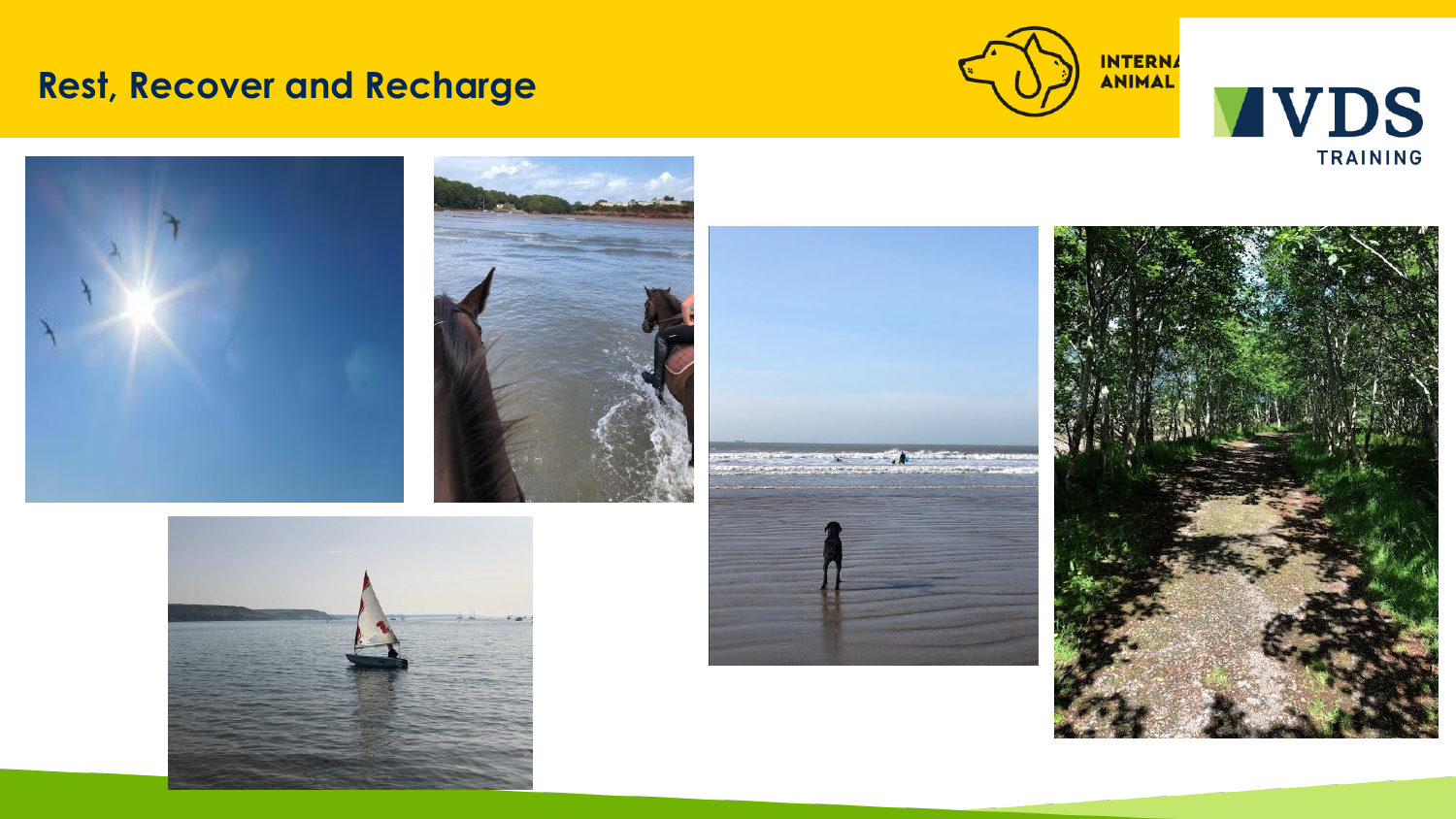

**VVDS** 

TRAINING



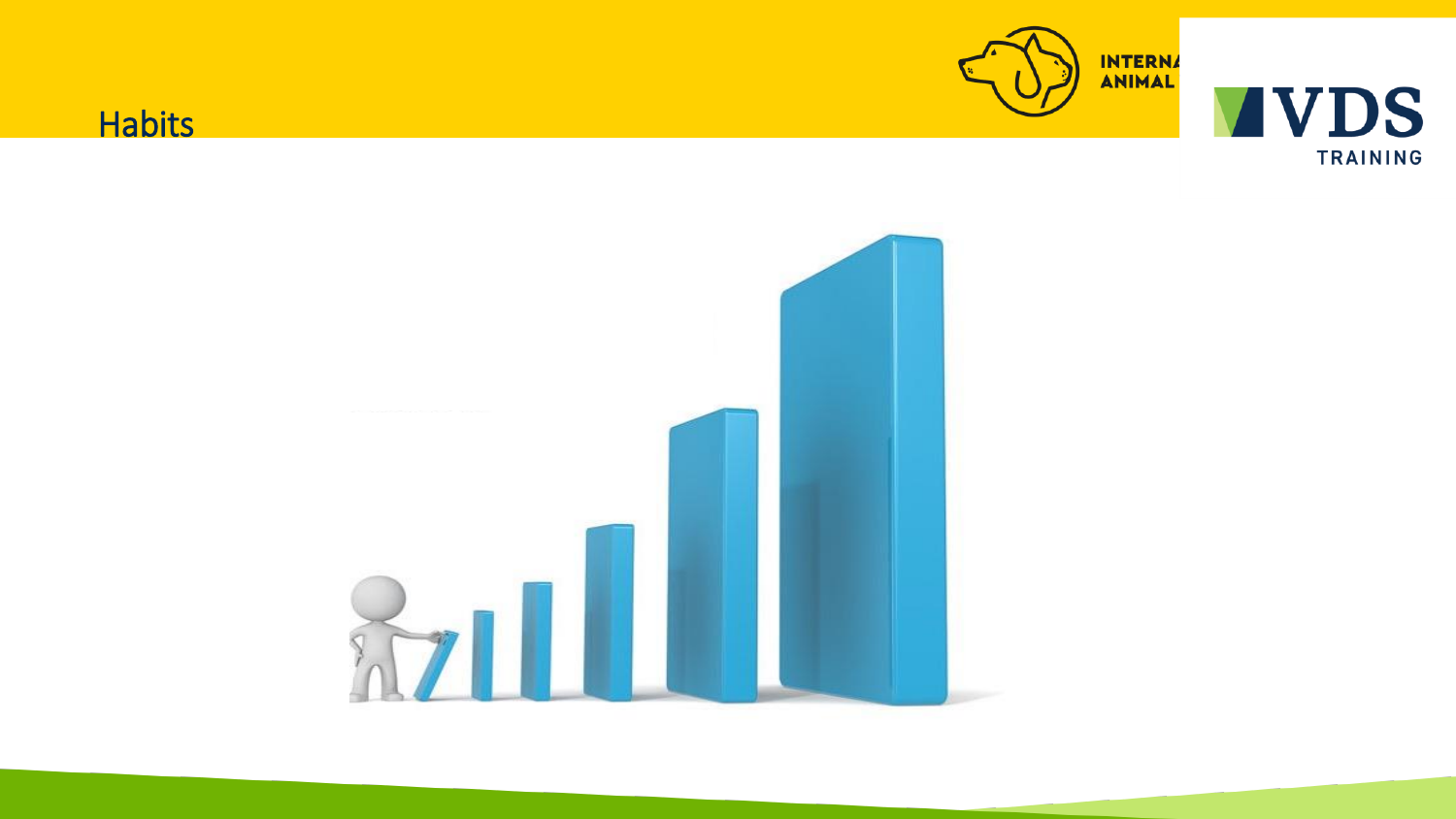#### Take action



**TRAINING** 

*What do you need to continue doing?*

*What do you need to start doing?*

*What do you need to stop doing?*

 $\cdot$  . Having a good <sub>Pea</sub>k performa<sub>nce</sub> Drewings opening Disense S Headline Channel

Pressure

Performance